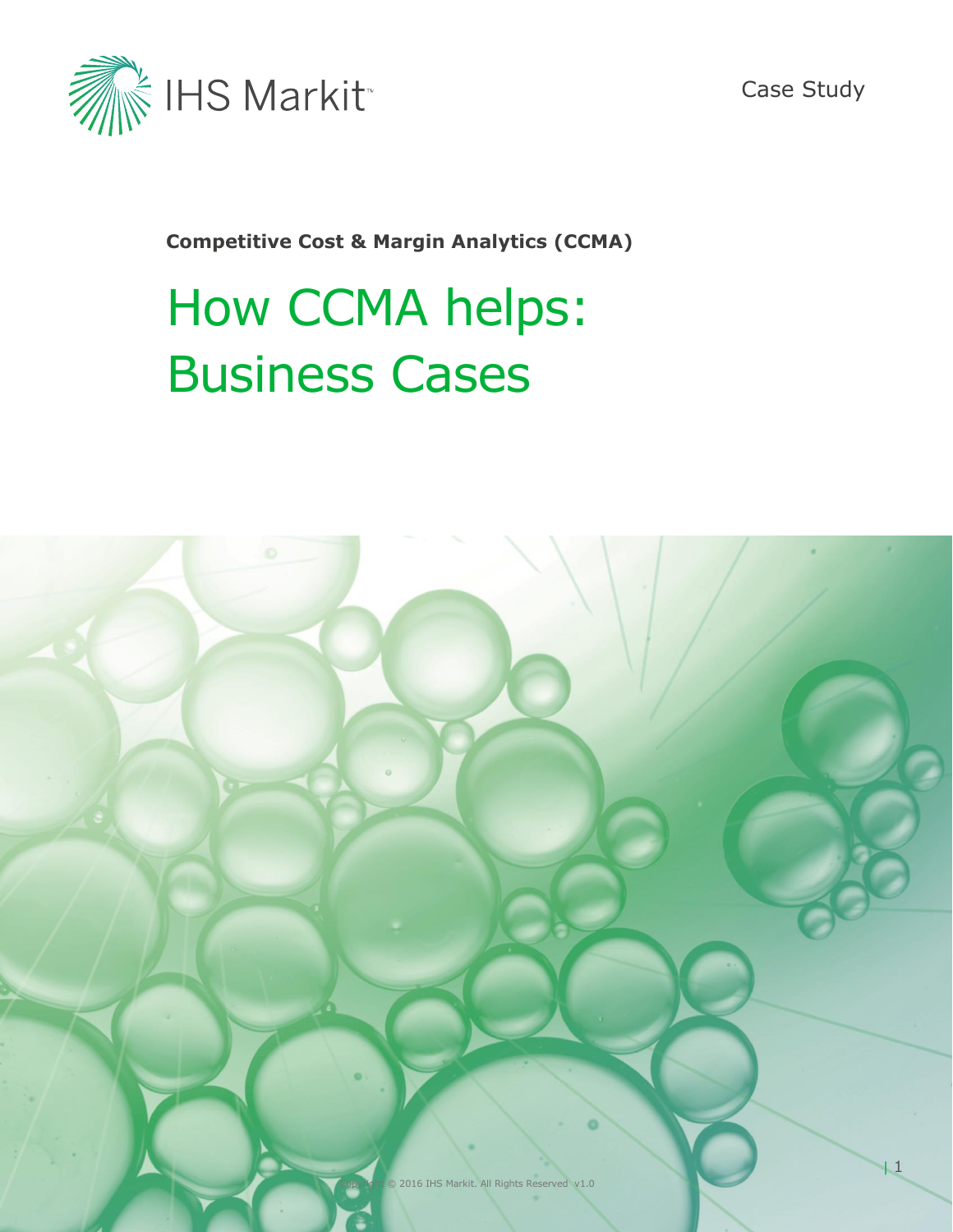Understanding where your plant stands competitively against county/regional/global producers.

#### Approach

IHS CCMA shows cash costs (ex-plant or plant-gate cost) for all commercially operating plants globally, based on country-level unit costs, feedstock and coproducts prices and credits, and fixed cost parameters for every commercially used process technology. CCMA also allows for analysis at the full cost (including depreciation) level and with the addition of return on investment.

The cost curve can also be viewed as a margin curve, which illustrates the cash or full cost margin for each of the plants, by subtracting the cost of production from the country-level product market price.

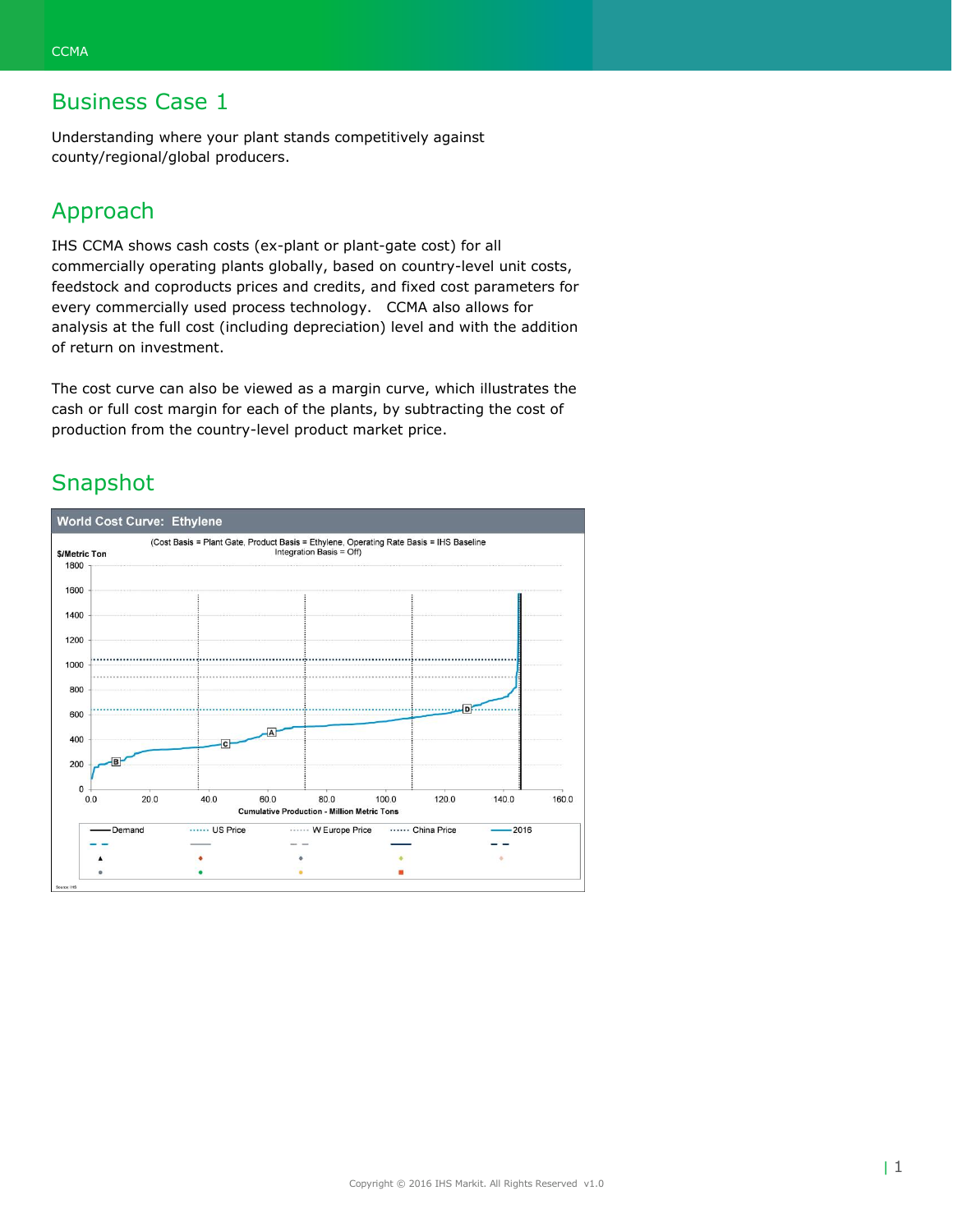How can I estimate the viability of new technologies?

## Approach

The CCMA Hypothetical Plants analysis function allows the subscriber to not only simulate the cost and margin positions of a new or existing plant using commercially practiced technology, but the sensitivity analysis capability allows for simulating new or emerging technologies in order to estimate future competiveness, whether it is based on new process technology or new feedstock options.

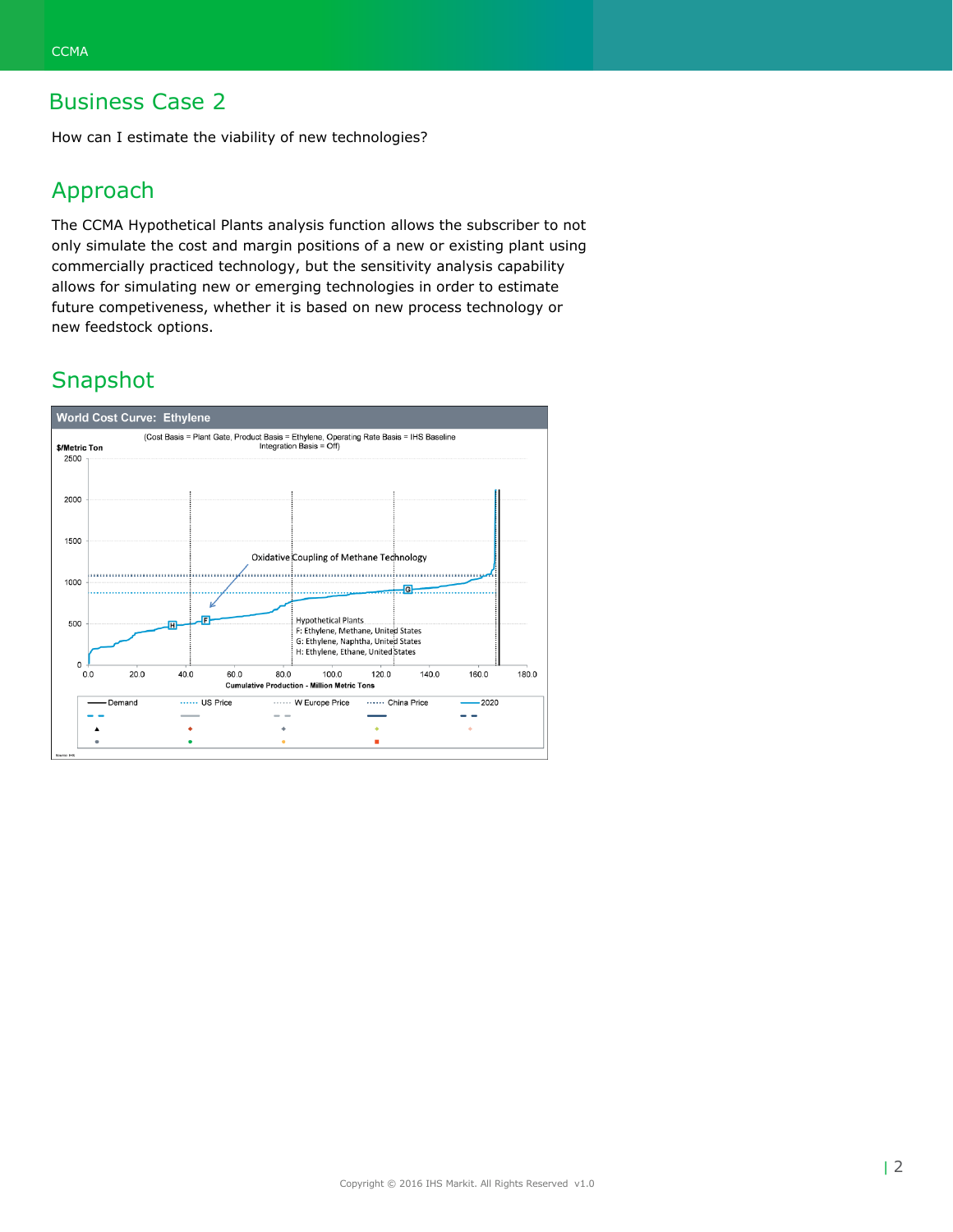How can I use better understand my purchasing position for contract negotiation?

## Approach

CCMA allows the subscriber purchasing manager to better understand the supplier's cost and margin structure in the material value chain and to gain leverage when negotiating supply contracts.